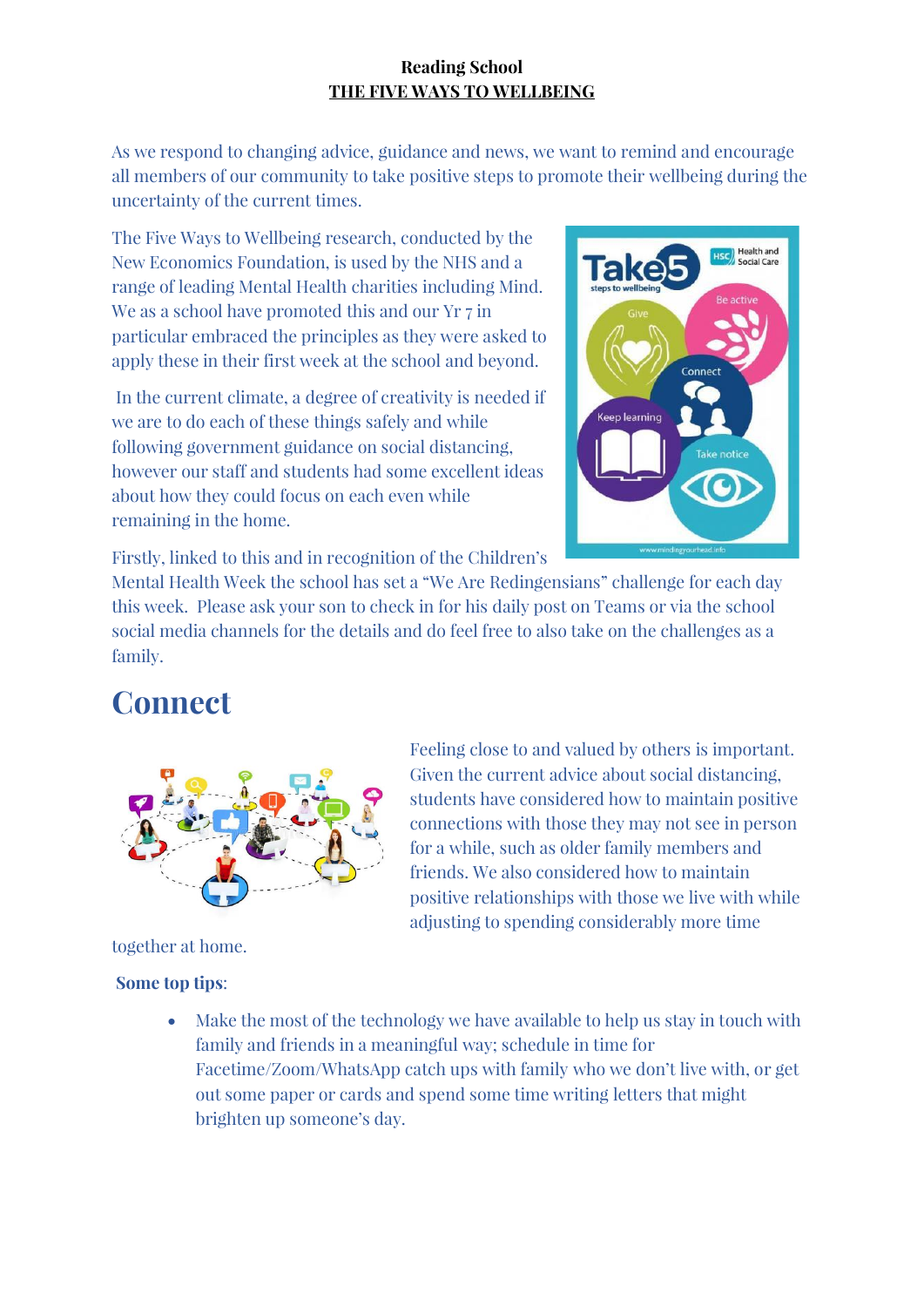- Think carefully about how we are connecting with others on social media and ensure that we are being mindful of how comments and messages may make others feel. Think also about what limits we put on our social media use
- It is important to have some time away from the steady stream of messages and updates. Purposeful, positive and intentional interactions are much better than a continual drip-feed of updates.
- Take time to enjoy the company of family; dig out the board games or puzzles or work on something you enjoy together.
- Ask others how they are feeling and really listen to their answers.
- Stay connected with Reading school; read the Headmasters letter and follow the social media channels to see what is happening across the school community.





# **Keep Learning**

Research continually shows how positive learning can be for your mental health.

### **Some top tips:**

• If you are well, make sure you are staying on top of the work that is being set for you by class teachers and that you are

submitting work when asked to.

- Attend all scheduled live lessons, if you are well enough.
- Take responsibility for your own learning at home; establish routines to help, like regular times of the day you will work on set assignments and some ways you will reward yourself for work completed.
- Beyond completing schoolwork, there are many other ways to keep learning while you are at home. Reading has to top our list of things to do!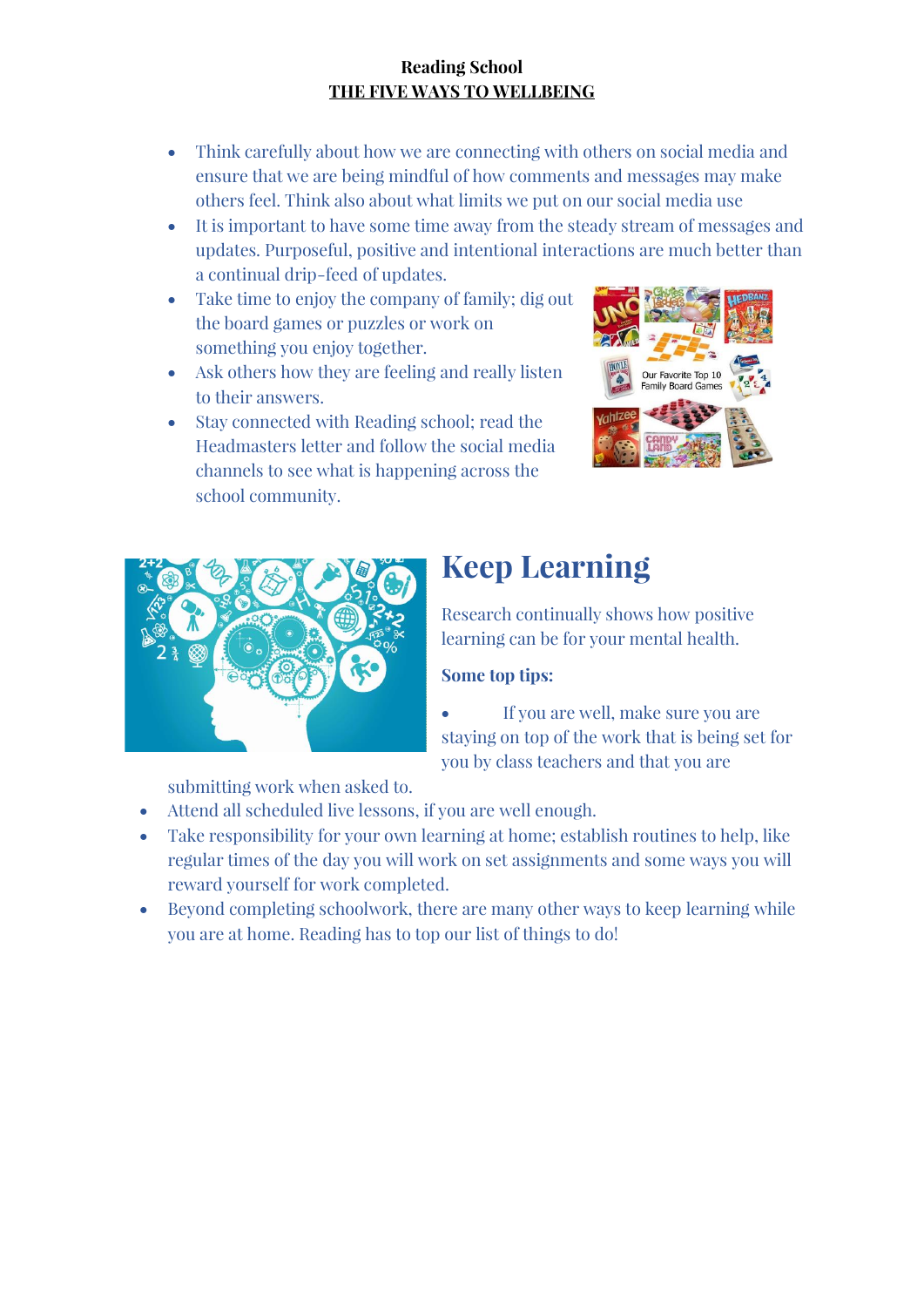## **Be Active**

For many of us, our current means of keeping active isn't available at the moment as clubs and activities have been shut down and our access to outside spaces is limited. However, there are many ways to include daily exercise as part of your routine while at home as exercise, along with other healthy lifestyle choices like eating and sleeping well, is key to protecting our mental health.



Some top tips:

- Follow the [PE twitter @RSSportandPE](https://twitter.com/RSSportandPE) or [youtube channel](https://www.youtube.com/watch?v=yIT4rcvaTpY&feature=youtu.be) for challenges or those set in PE lessons and get involved with asynchronous afternoon activities.
- Many tasks around the house and garden are great for exercise think about how cleaning, hoovering, preparing the garden for the change of season can give you the opportunity to be active and to be helpful.
- Keep up to date with Government advice and, where it is permitted for you to do so, make the most of opportunities to get outside and get some activity and fresh air.

### **Give**



Research shows that those who regularly do something kind for others have higher levels of wellbeing and are more likely to identify as feeling happy.

While it is important that we are safe in how we are supporting others at this time, there are still opportunities for us to give to others, particularly when it comes to giving our time.

To Reading School the Residents at Lakeside Care home<br>are very touched with all the lovely all Stay up beat and well. Your writting<br>Is beautiful and well presented letters. love to suiva me ce dance and have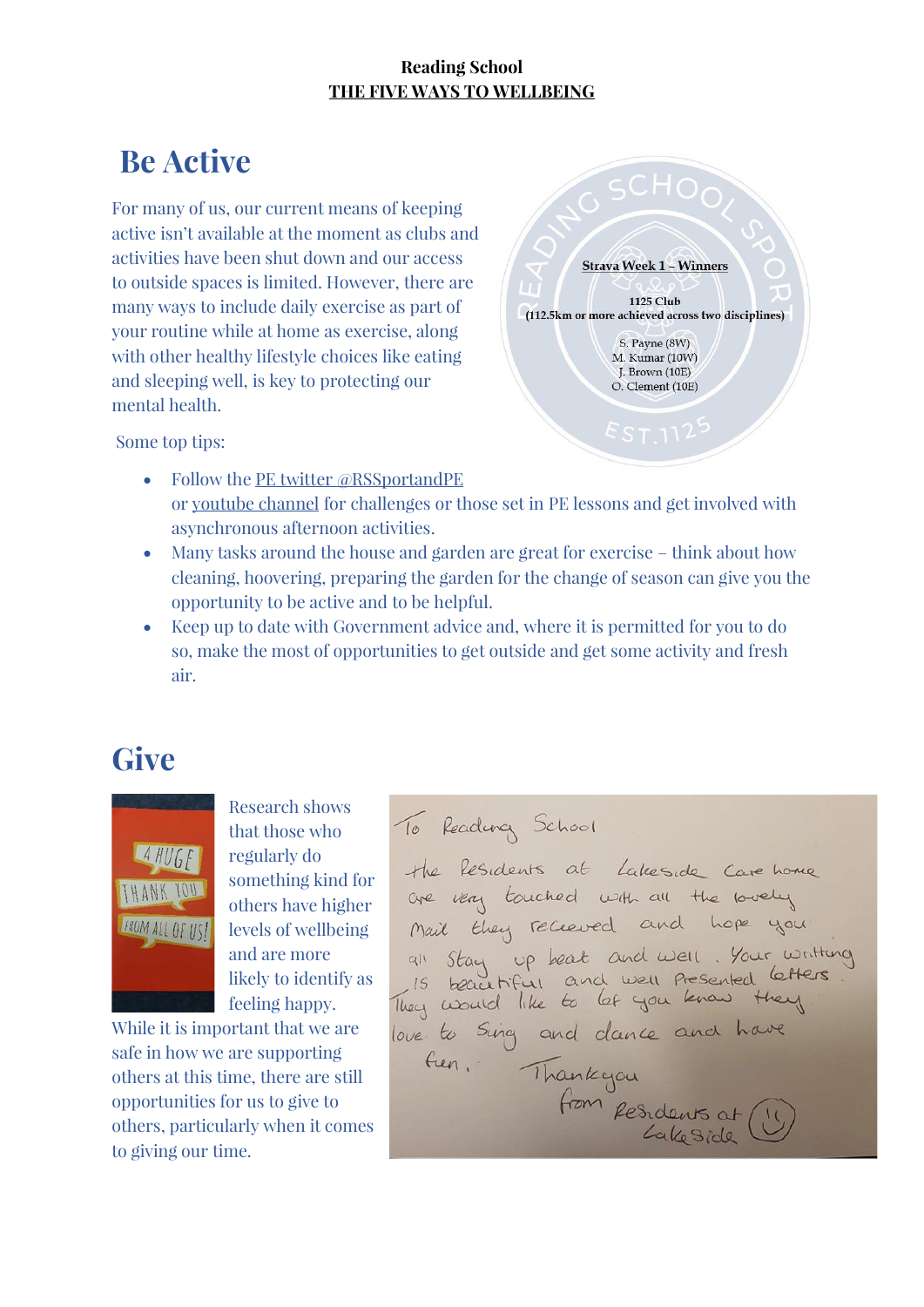### **Some top tips:**

- Be generous with our families. Give our time and efforts to help others. That could be helping more proactively with household tasks to ease the burden on other family members or being thoughtful in our interactions with each other.
- Use some of the skills you have to teach others; that could be using your ICT skills to help elderly relatives by ordering their online shop for them, or supporting younger siblings with school work.
- Give some time to help those in our communities. This needs careful thought so as to be managed in line with Government advice about social distancing, but think of ways you can reach out to those around you, perhaps virtually.



## **Take Notice**

Paying attention to the present moment, or 'mindfulness' as it's often referred to helps us enjoy life more and understand ourselves better.

There are many activities that can help us carve out a little time for pause and reflection and many of you will already have activities you do regularly to do this. These could include accessing the many varied mindfulness colours books or printouts, use the [NHS](https://www.nhs.uk/oneyou/every-mind-matters/your-mind-plan-quiz/?WT.tsrc=Paid_Social&WT.mc_id=EmpowerJan2021)  [action](https://www.nhs.uk/oneyou/every-mind-matters/your-mind-plan-quiz/?WT.tsrc=Paid_Social&WT.mc_id=EmpowerJan2021) plan, completing a diary or gratitude journal to reflect on the things you are thankful for each day.

With world news so focussed on Covid 19 and our daily lives so affected by it, it's important to take time off from worry about the pandemic and mindfulness

activities can help with that.

### **Some top tips:**

- Take time away from social media and regular updates; turn off your phone or, at the very least turn off notifications and limit the frequency you check messages and updates each day.
- Take time to notice things others do for you at home and thank them for it.
- If able to spend time outside, focus on the natural world around you, make the most of the opportunity to observe the changes Winter is bringing each day.
- Make use of mindfulness resources you've considered in PSHE, Floreat, tutor time, assemblies or tried before yourself that you've enjoyed.

The suggestions above are by no means exhaustive, and we are sure that each family will have their own creative ways in which to try and incorporate some of these areas into